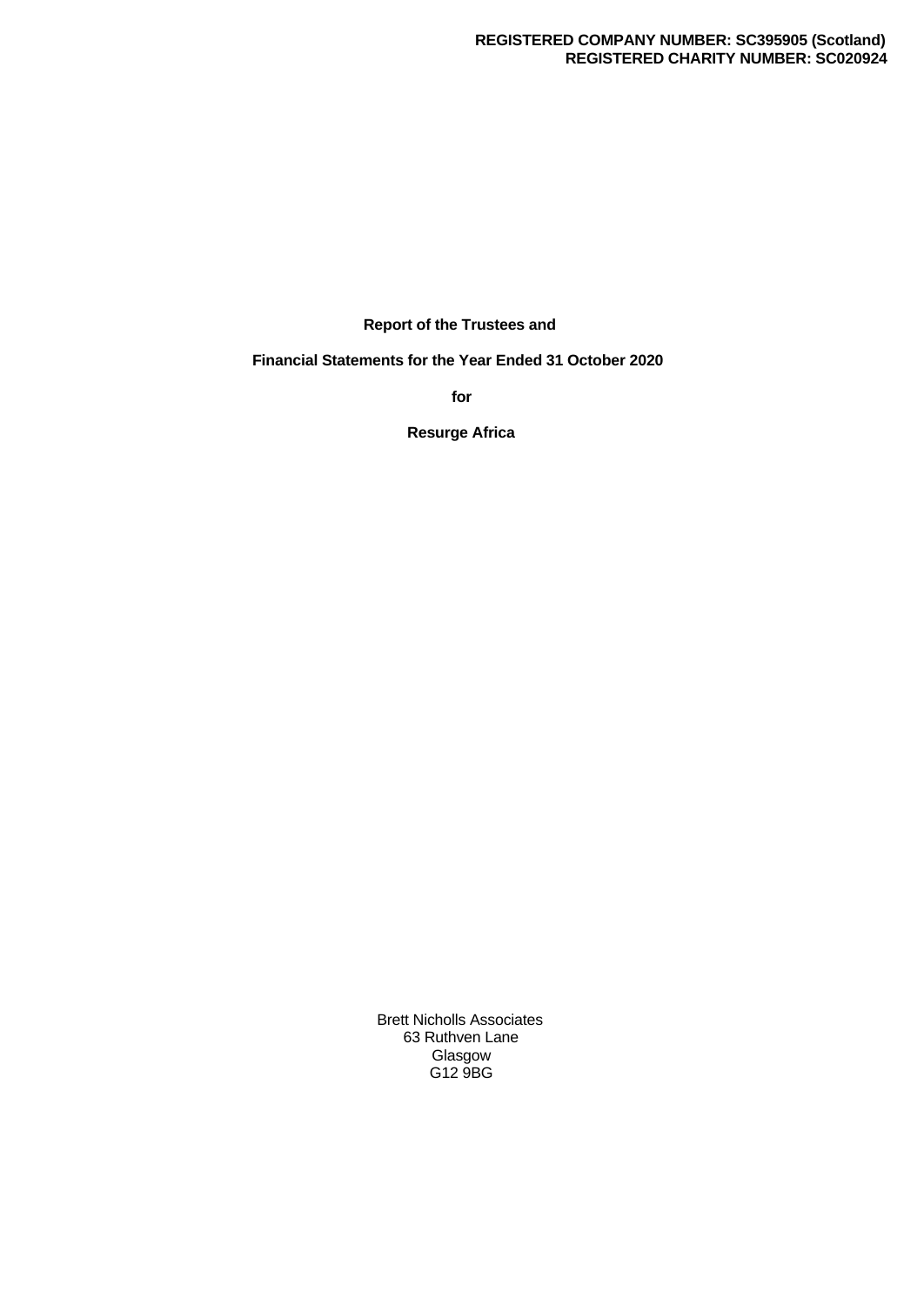# **Contents of the Financial Statements for the Year Ended 31 October 2020**

|                                             | Page           |  |
|---------------------------------------------|----------------|--|
| <b>Reference and Administrative Details</b> | 1              |  |
| <b>Report of the Trustees</b>               | 2 to 6         |  |
| <b>Independent Examiner's Report</b>        | 7              |  |
| <b>Statement of Financial Activities</b>    | 8              |  |
| <b>Balance Sheet</b>                        | 9              |  |
| <b>Notes to the Financial Statements</b>    | 17<br>10<br>to |  |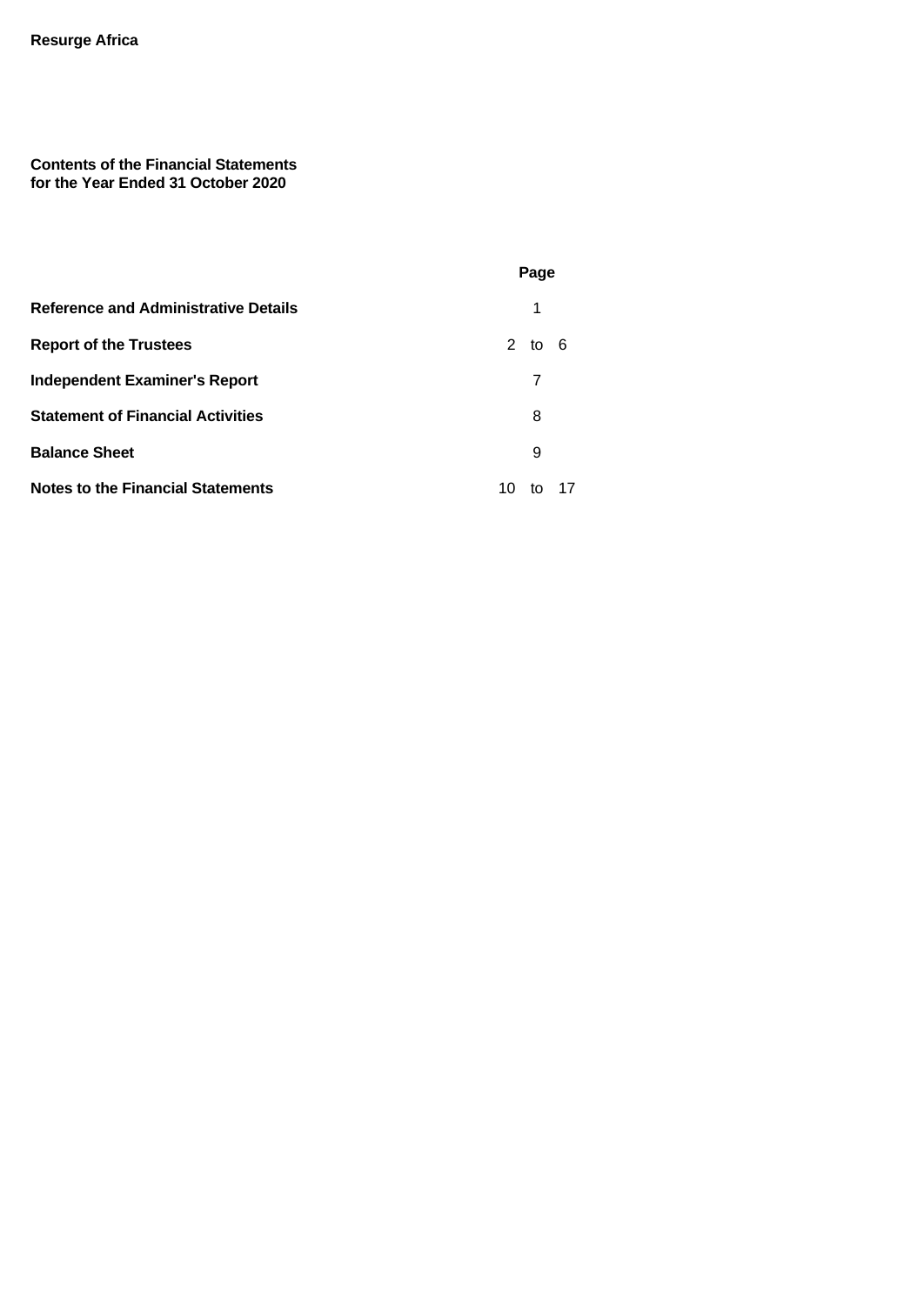**Reference and Administrative Details for the Year Ended 31 October 2020**

| <b>TRUSTEES</b>                  | Stephen Collier<br>Stephen Hodgson<br>Catherine Liao<br><b>Arthur McG Morris OBE FRCS</b><br><b>Albert Bedford Paintsil FRCS</b><br>Nicholas Bruce Scott (appointed 5.1.20) (resigned 6.12.20)<br><b>Odhran Shelley FRCS</b><br><b>Margaret Strick</b><br>Patrick Turay<br>Martyn HC Webster FRCS<br>Opoku Ware Ampomah<br>Robert Scott Brown (resigned 5.1.20)<br>Paul Drake FRCS (resigned 5.1.20) |
|----------------------------------|------------------------------------------------------------------------------------------------------------------------------------------------------------------------------------------------------------------------------------------------------------------------------------------------------------------------------------------------------------------------------------------------------|
| <b>REGISTERED OFFICE</b>         | 4a Liberator House<br>Prestwick International Airport<br>Prestwick<br>South Ayrshire<br>KA9 2PT                                                                                                                                                                                                                                                                                                      |
| <b>REGISTERED COMPANY NUMBER</b> | SC395905 (Scotland)                                                                                                                                                                                                                                                                                                                                                                                  |
| <b>REGISTERED CHARITY NUMBER</b> | SC020924                                                                                                                                                                                                                                                                                                                                                                                             |
| <b>INDEPENDENT EXAMINER</b>      | <b>Brett Nicholls Associates</b><br>63 Ruthven Lane<br>Glasgow<br>G12 9BG                                                                                                                                                                                                                                                                                                                            |
| <b>BANKERS</b>                   | The Royal Bank of Scotland<br>23 Sauchiehall Street<br>Glasgow<br><b>G2 3AD</b>                                                                                                                                                                                                                                                                                                                      |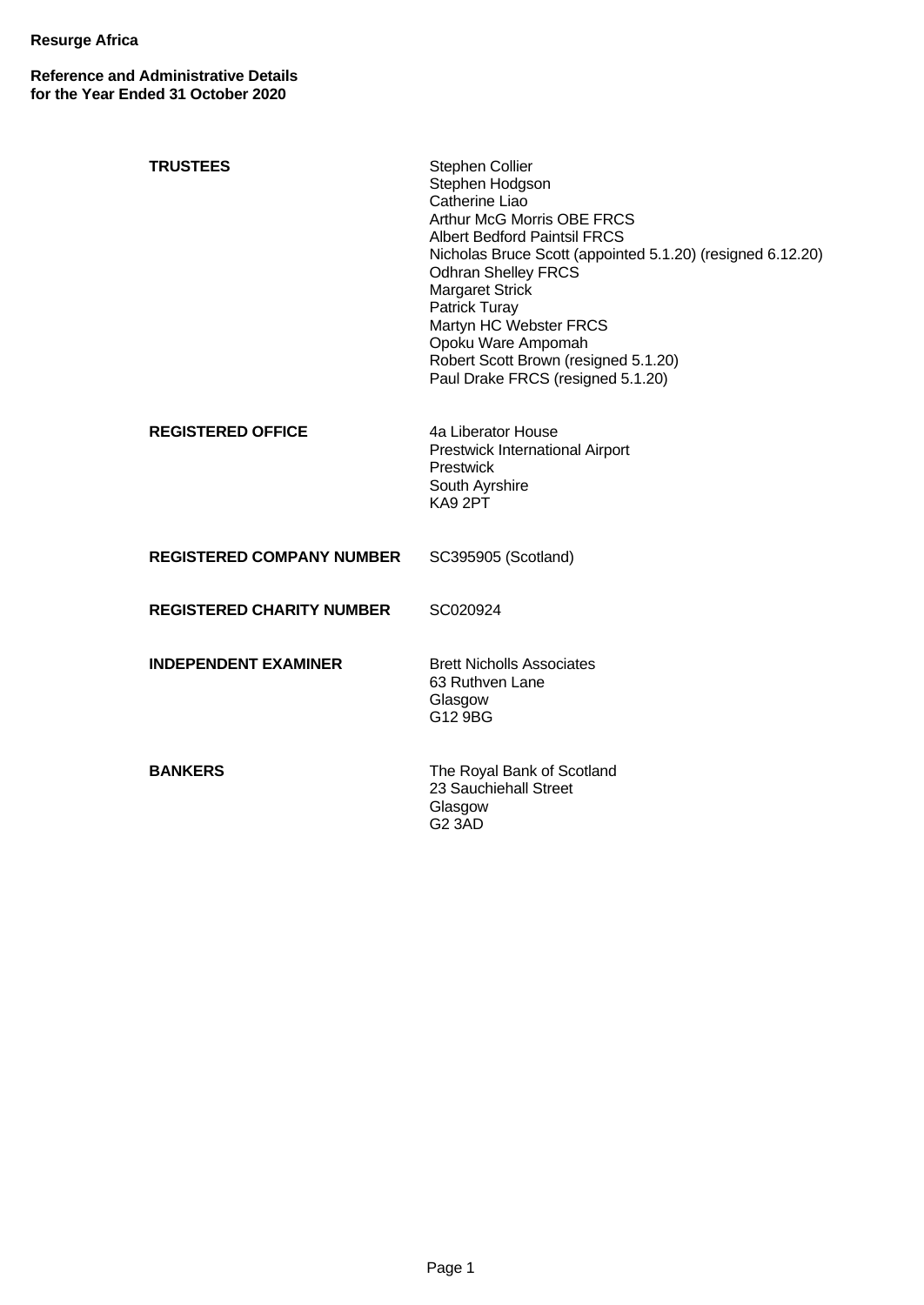# **Report of the Trustees for the Year Ended 31 October 2020**

The trustees who are also directors of the charity for the purposes of the Companies Act 2006, present their report with the financial statements of the charity for the year ended 31 October 2020. The trustees have adopted the provisions of Accounting and Reporting by Charities: Statement of Recommended Practice applicable to charities preparing their accounts in accordance with the Financial Reporting Standard applicable in the UK and Republic of Ireland (FRS 102) (effective 1 January 2019).

#### **OBJECTIVES AND ACTIVITIES**

#### **Mission**

Establishment of a sustainable self sufficient reconstructive plastic surgery service in Africa.

#### **Objectives**

To use the techniques of reconstructive plastic surgery to alleviate suffering caused by damage to bodies from fire, disease, trauma and birth defects.

To provide training that will enable the establishment of essential self-sustaining reconstructive surgery units in West Africa.

This involves training of African reconstructive surgeons, anaesthetists, nurses and therapists. It includes working in partnership with local authorities to ensure that these highly skilled trainees will be able to function within a supported unit - by providing or facilitating mentorship, clinical infrastructure, equipment and auxiliary support staff.

There have been no changes in the objectives since the last financial statements.

#### **Background**

Resurge Africa was established in Scotland in 1992. On a visiting surgical mission to Ghana, surgeon Jack Mustarde rose to the challenge issued by the president of Ghana to address the critical absence of a reconstructive surgery service. Resurge Africa has successfully established West Africa's first Reconstructive Plastic Surgery and Burns service in Ghana. By intensively training African surgeons, anaesthetists, nurses and therapists and by providing premises and the necessary medical equipment, a self-sustaining, highly skilled service has developed to serve the people of Ghana.

Resurge Africa now consolidates this achievement through continuing to support postgraduate surgical trainees from Ghana through advanced fellowships at recognised international reconstructive surgery units.

In 2009 Resurge Africa extended its work to Sierra Leone, to build the country's first reconstructive surgery unit. A devastating civil war ended in 2002, leaving apocalyptic living conditions and minimal medical or training infrastructure. The successful surgical units in Ghana provided the model and also support for training of Sierra Leonean staff. This new long term project is a partnership with the Holy Spirit Hospital in Makeni and the Sierra Leonean Ministry of Health. In addition to an equipped unit, the Charity is training surgeons and ancillary staff in the techniques required to treat the conditions encountered locally.

In Sierra Leone reconstructive surgery operations have increase in 4 years from zero to 300 per annum thanks to the work of our voluntary medical missions. In future, and following the successful model in Ghana, all operations will be carried out by Sierra Leonean teams.

There are numerous excellent international charities which provide medical missions to West Africa. They fund teams which carry out vital surgery on patients who would otherwise have no hope of treatment. Resurge Africa is different in that our primary goal is the delivery of training. We enable the infrastructure for specialist surgical units, and invest in the long-term training of clinical staff to run these units. Training missions are used as part of setting up self-sustaining surgical units. These missions also treat many patients. Our real achievement is the lifelong contribution that a trained African surgeon will make to the lives of countless people over the span of their career. This is measured not only in transformed lives of patients, but in the leadership and inspiration that our trainees will provide to those who follow.

Our project will have succeeded when this Charity is no longer needed for the running of the reconstructive surgery units; when its trainees can provide the clinical expertise and the leadership to sustain their unit independent of our support. This self-sufficiency is even more powerfully expressed as that unit provides support to other regional centres. In this our project in Ghana has exceeded even the ambitious aims of the original founder.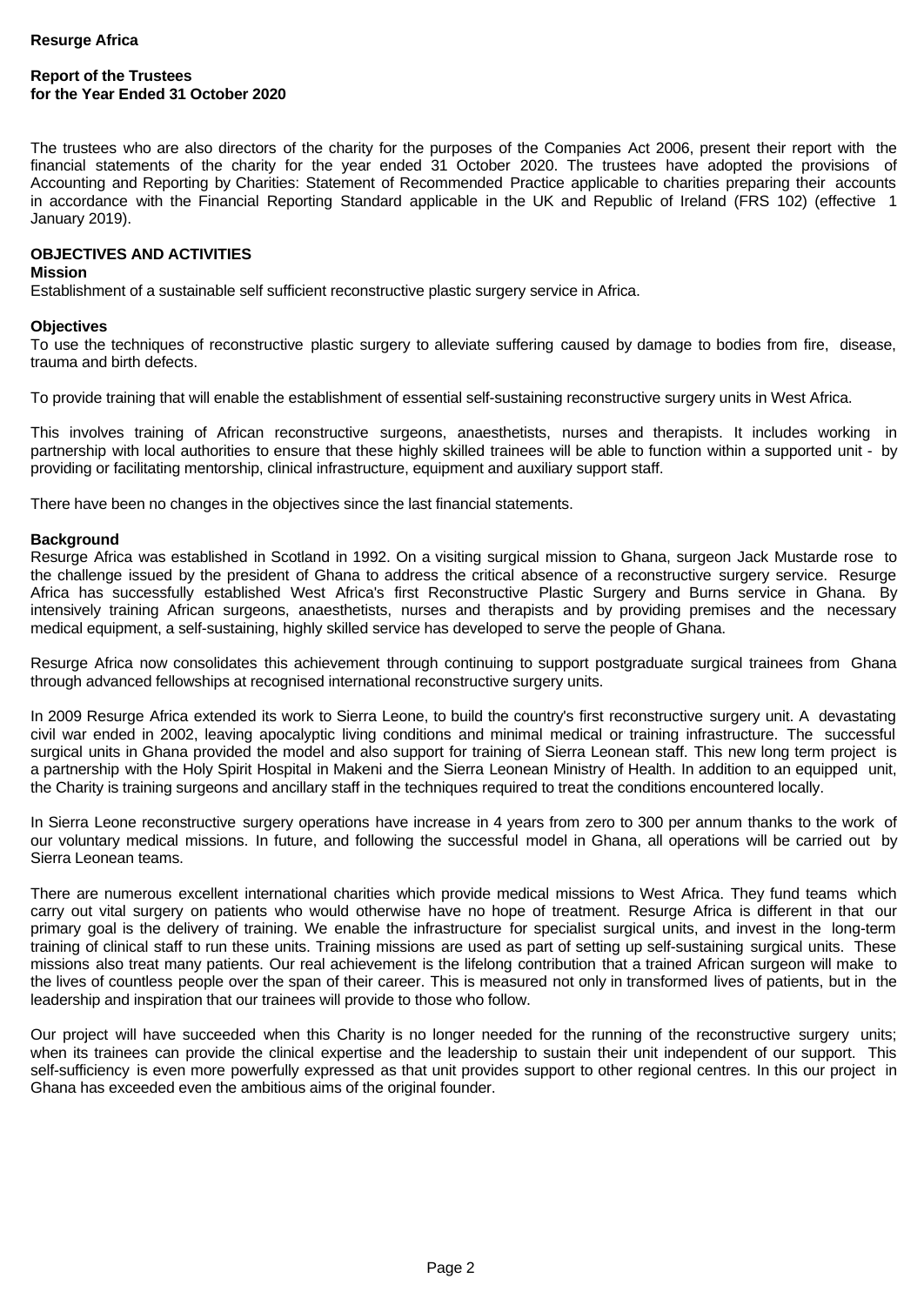# **OBJECTIVES AND ACTIVITIES**

#### **Beneficiaries in West Africa**

Patients: Reconstructive surgery treats the often life-threatening physical damage caused to bodies by burns, accidents, cancers, tropical ulcers, conflict and genetic diseases; damage that leads to disability, deformity, marginalisation and death.

Medical staff: By increasing the numbers and skills of African surgeons, anaesthetists, nurses and therapists, more patients can be treated each year, better recovery and rehabilitation attained, waiting lists reduced, better outreach services developed and more African to African training carried out. All personnel trained over the years in Scotland and Africa by Resurge Africa remain in their countries, employed by their health services.

# **ACHIEVEMENT AND PERFORMANCE**

### **Charitable activities**

"...and there are no more surgeons, urologists, orthopedists, we are only doctors who suddenly become part of a single team to face this tsunami that has overwhelmed us". Dr Daniele Macchine, Bergamo, Italy, 9 March 2020 From NHS and Joint Colleges statement on surgery during Coronavirus Pandemic

The past year has presented challenges globally and locally , and we have responded by supporting our partners and creating new opportunities.

Although the epidemic has impacted on certain training activities, especially those which involved travel, it has created others through expansion of on line learning opportunities, discussion forums and webinars.

I am delighted that a number of our directors and colleagues in Sierra Leone , Ghana and the UK participated in two on-line symposia hosted by the British Association of Plastic Reconstructive and Aesthetic Surgeons in conjunction with the British Burn association. Following this success Resurge Africa continues to support and co-host a series of webinars on the management of burn injuries within Low middle income setting, a series of which is planned to run until 2022. We will continue to support training, and increasingly do so through online learning and mentorship.

Despite the challenges of the epidemic training has continued locally and regionally, involving nurses and therapists, with our anaesthetic trainee working closely with colleagues at the Connaught Hospital in Sierra Leone to enhance the anaesthetic teaching programme.

We are delighted to Congratulate both Abdullai Jalloh and Eric Wongo on their recent success passing the West African Colleges Exam in Plastic and Reconstructive Surgery. This represents a huge achievement for them personally, as well as their families and communities. This presents a huge opportunity for them both to return to Sierra Leone to provide and develop reconstructive surgery in Sierra Leone . We hope to fully engage with local stakeholders and strengthen our partnership with government hospitals and others based in the country.

We are immensely grateful to the Reconstructive unit in Ghana, and Dr. Paintsil and Dr. Ampomah in particular, without whose support and commitment this would not have been possible.The unit at Korle -Bu is well placed to provide training with advanced facilities for training and Education, and we are delighted that it has become recognized as a Learning Hub in West Africa.

In conjunction with the Director of the Connaught Hospital group we have supported the surgical training scheme by providing modules in Reconstructive surgery for candidates within Ghana. We are delighted that this has been well received by the Sierra Leonean surgeons. We were therefore deeply saddened to hear that one of those trainees we sponsored, Dr Peter George, passed away as a consequence of Covid-19. This is a significant loss for his family and colleagues, and serves to underline the great need to develop and invest in training nurses, doctors, surgeons and therapists in Sierra Leone.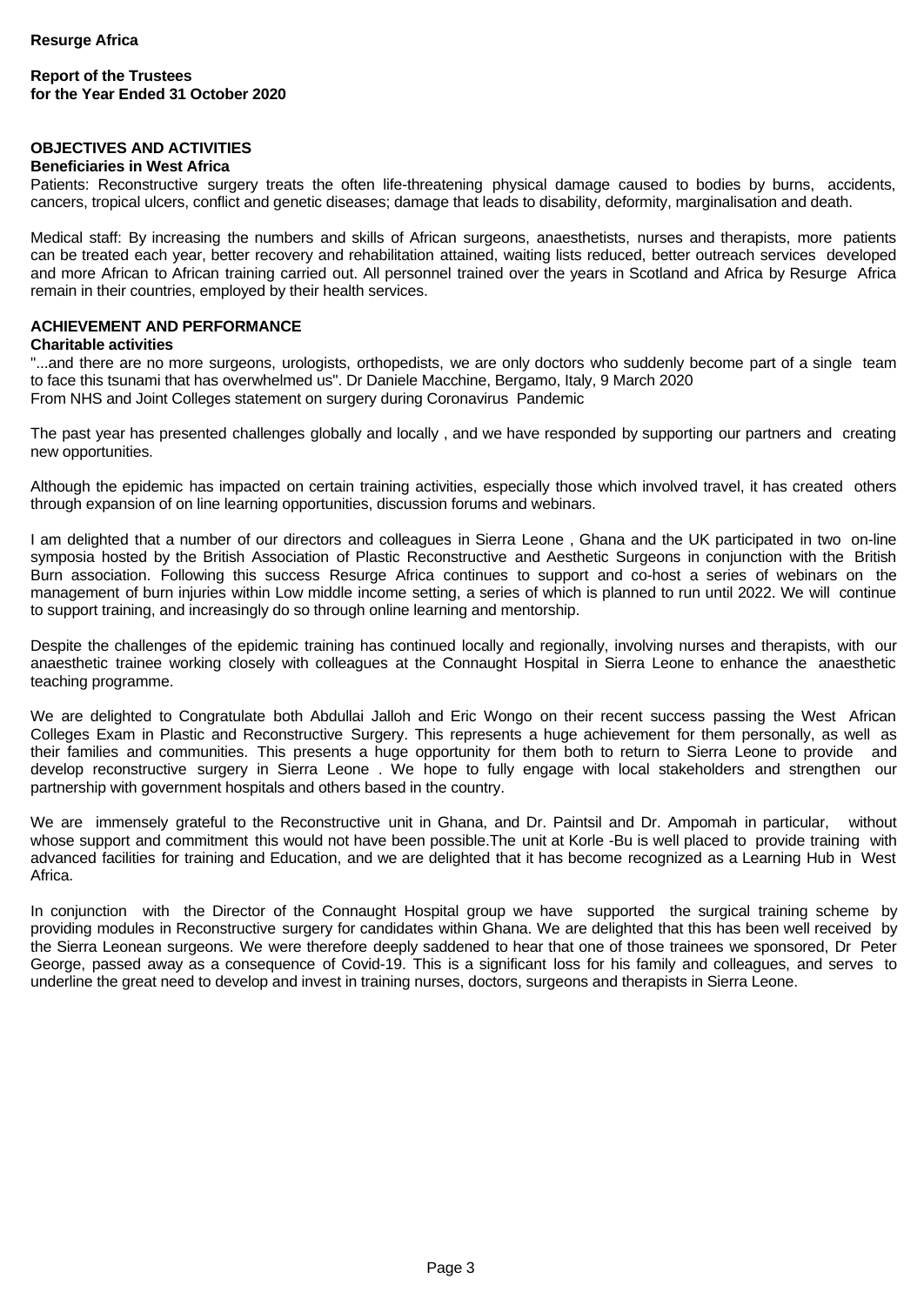### **Report of the Trustees for the Year Ended 31 October 2020**

#### **ACHIEVEMENT AND PERFORMANCE**

#### **Charitable activities**

Last year we partnered with Interburns and other stakeholders to quantify existing resources and needs to better determine the development of national Burn services. This report was presented to colleagues at the Connaught Hospital. Our plans to develop a Burn facility along with a model to address training needs and access to appropriate dressings, using a burn scoping tool to measure outcome have been impacted by the epidemic. We hope that these plans will continue in the future strengthened by support from our two returning surgeons.

The charity recognises the work and energy of all our team; colleagues in administration and healthcare, individuals and volunteer organisations, who continue to support our shared goal to develop Reconstructive plastic surgery services, in Ghana and Sierra Leone.

Once again we recognise and thank those individuals whose training we have supported, for their commitment to patient care. I especially thank Elizabeth Dell and Beverley Mannin Medine in our management team, for ensuring the smooth and efficient administration of the organisation. I thank Catherine Liao and Steven Hodgson for their stewardship and support.

On behalf of Resurge Africa I also thank all our active volunteers and directors, and also extend sincere thanks to colleagues in other organisations. We are committed to supporting Ghana as a centre of excellence, and a hub for training and to significantly impact on reconstructive care in Sierra Leone. We hope to identify and develop regional partnerships with other organisations in the future to strengthen these relationships.

We have recently appointed Montrose international, a leading organisation involved with project evaluations, to perform an appraisal of our programme in Sierra Leone. This has been supported and funded by Jersey Overseas Aid . We believe that a formal appraisal of our activities will identify our real achievements to date and provide a framework to progress our strategic development in the future .

The past year has brought not only great challenges but also opportunities. It has underlined the fragility of health systems at home and abroad, and reinforces the need to strengthen these health systems in West Africa by providing training and opportunity.

# **FINANCIAL REVIEW**

#### **Results**

In the year to 31 October 2020 the charity made a surplus of £3,875 (2019: deficit of -£41,240).

At balance date, reserves stood at £367,302 (2019: £377,001) with £313,636 of these being unrestricted (2019: £321,604).

#### **Principal funding sources**

The charity continued to secure funds to meet its objectives in the form of donations, both large and small, from many kind donors. The Trustees would like to express their thanks and gratitude to all those individuals, trusts and organisations that have contributed either in cash or in kind to the charity.

#### **Investments**

The Patients' Assistance Fund decreased from £199,388 as at 1st November 2019 to £185,814 as at 31st October 2020. There were unrealised losses of £13,574 attributable to a decrease in the value of listed shares.

#### **Reserves policy**

The trustees have examined the charity's requirements for reserves in light of the main risks to the organisation. It has established a policy whereby the unrestricted funds not committed should be approximately nine months of the expenditure. The reserves are needed to meet the working capital requirements of the charity and the trustees are confident that at this level they would be able to continue the current activities of the charity.

For the year ended 31 October 2020 nine months expenditure equals £99,828, at balance date unrestricted reserves stood at £313,636 therefore the trustees are satisfied that this policy is being met. Additional reserves will be reinvested in future projects.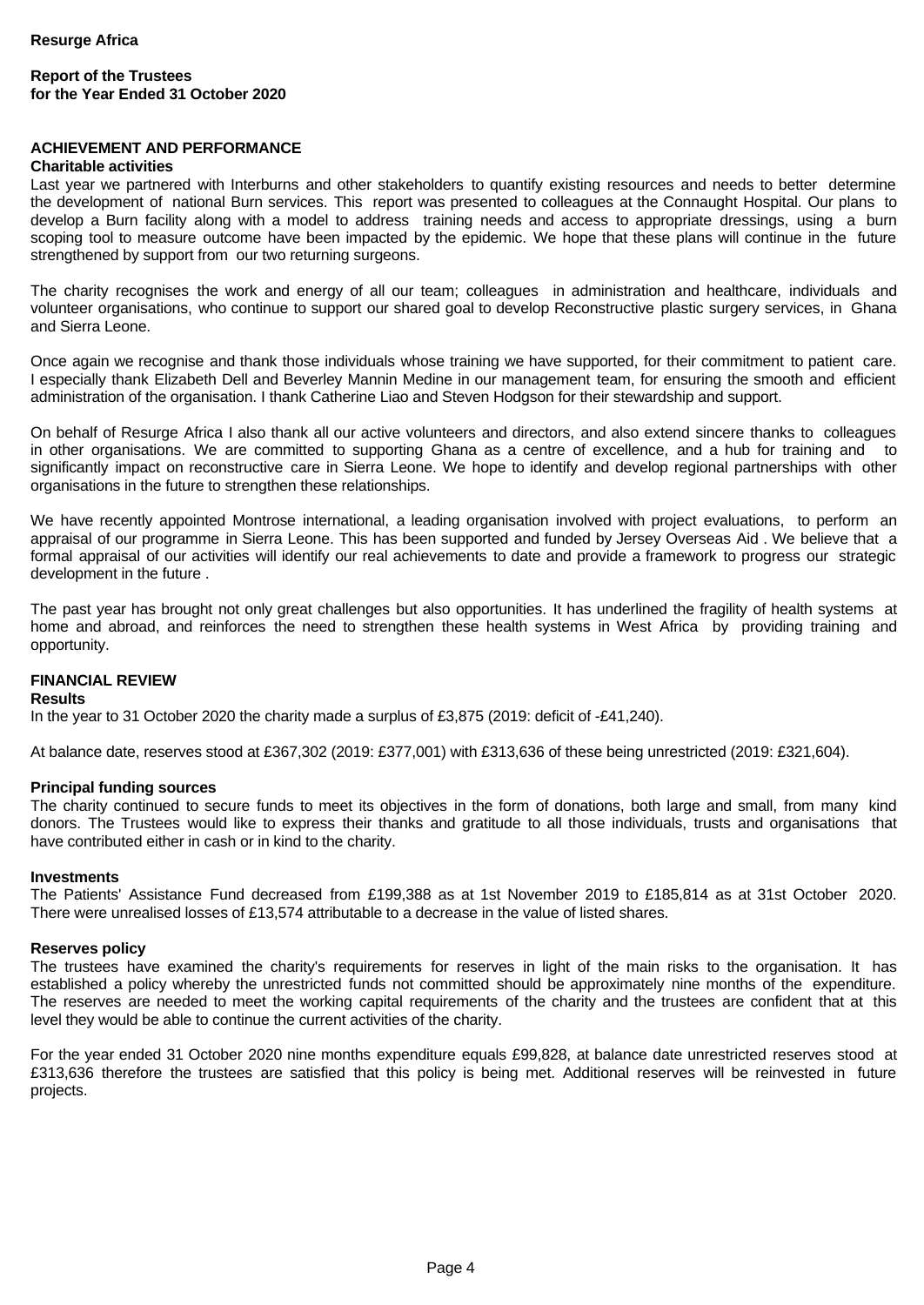# **FINANCIAL REVIEW**

#### **Free services**

The charity is grateful to its skilled volunteers for the time they dedicate to training medical staff in West Africa, and to the hospitals and suppliers who donate surplus equipment for the African hospitals.

|                                                                     | 2020   | 2019                              |
|---------------------------------------------------------------------|--------|-----------------------------------|
| Voluntary plastic surgery services and voluntary nursing activities | 43.500 | 89.001                            |
| Donated medical equipment and supplies, estimated value             | 8.712  | 31.019                            |
|                                                                     | 52.212 | 120.020                           |
|                                                                     |        | and the control of the control of |

# **FUTURE PLANS**

### **Determining need**

We have initiated new partnerships in the past year, and strengthened others. By forging a coalition of individuals and organisations interested and committed to training we hope to better deliver our goals. Good data will be key to our success. It is increasingly important to record activity, to capture accurate and reliable information on our projects. We must encourage good data on patient outcomes as a central element in good practice.

We must do this so that we can better define the quantity of work load, complexities of problems, and outcome, so that we recognise those areas which require further investment of time, training and resources. This may also be useful as an instrument which will guide us on tailoring individuals training requirements, and scholarship opportunities, as well as potentially interested funding partners.

#### **Facilities and Equipment**

We are delighted that new burn unit facilities are available in Korle Bu Hospital. We recognise that as increasingly complex work is performed that microsurgical training facilities would enhance learning opportunities locally. We thank our Ghanaian colleagues for teaching and training future surgeons, nurses and nurse anaesthetist.

#### **Health of the Charity**

The financial health of the Charity is sound but this needs the constant attention of all involved to ensure that we can avail of all funding opportunities. We have also been offered a significant sterilising plant which may enhance existing facilities in Makeni or elsewhere.

#### **Growth for the future**

We are fortunate to have so many people involved with our charity who share our vision and are passionate and committed to our goals of developing reconstructive surgery in west Africa.

The idea for a reconstructive surgery service, was an acorn planted in Ghana. This small acorn has become a strong Oak.

This year a significant milestone was achieved in the successful completion of their long specialist training in Reconstructive Plastic Surgery and Burns by Sierra Leone's first two reconstructive surgeons. We are hopeful that in the skills, commitment and energy of Dr Abdulai Jalloh and Dr Eric Wongo, supported by our many colleagues in Ghana, Sierra Leone, India and the UK, there is the makings of a new story for reconstructive surgery and burns in Sierra Leone.

We hope that our mission to develop sustainable reconstructive surgery services will continue to flourish in the years ahead both in Ghana and Sierra Leone.

#### **STRUCTURE, GOVERNANCE AND MANAGEMENT**

# **Governing document**

The charity is registered as a limited company and is governed by its Memorandum and Articles of Association and its constitution.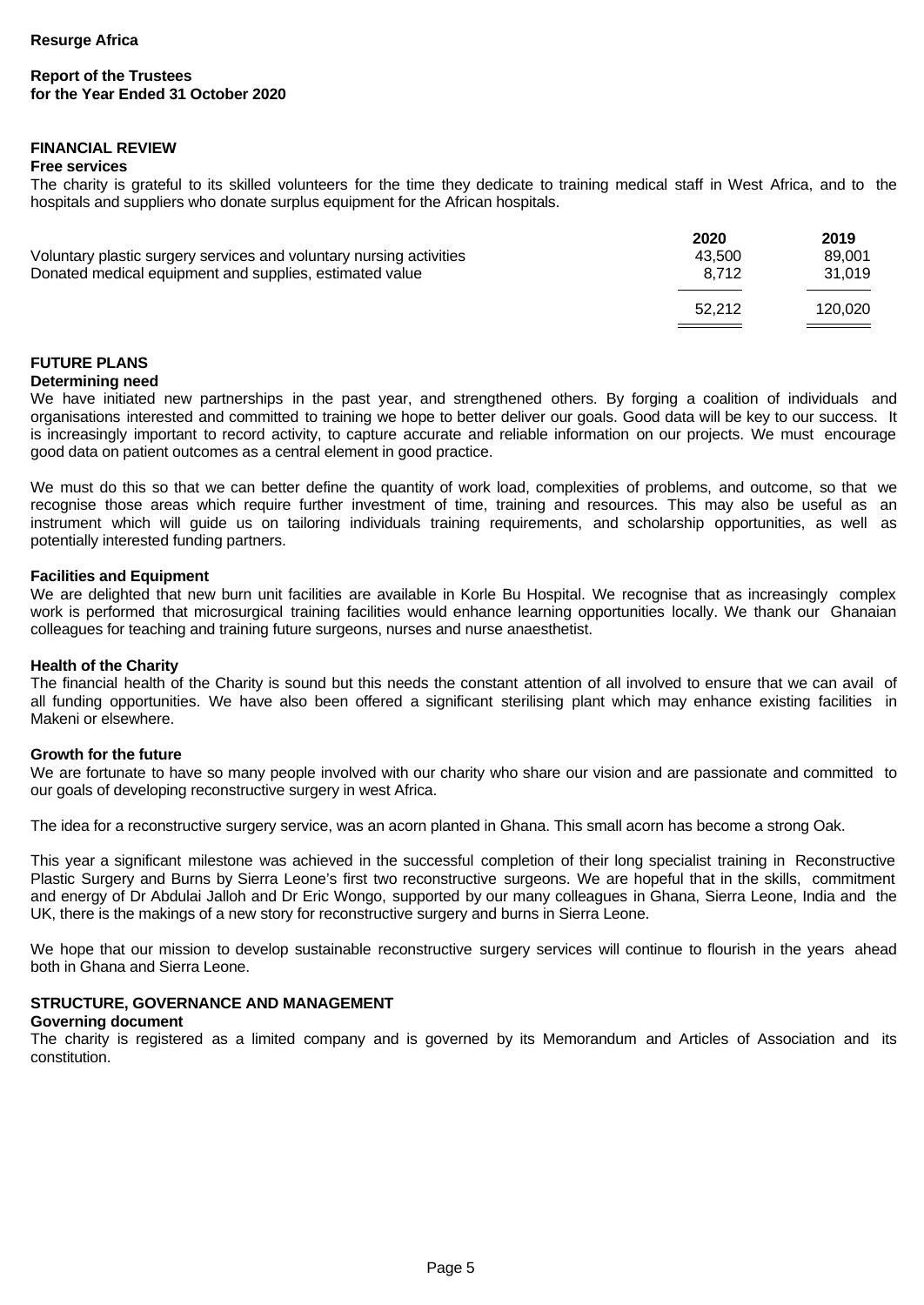#### **STRUCTURE, GOVERNANCE AND MANAGEMENT**

#### **Charity structures and future**

We are fortunate to have so many people involved with our charity who share our vision and are passionate and committed to our goals. As the Charity takes on supervision of an increasing number of trainees and opportunities, we must recognise the workload associated with delivering our responsibilities. To this end we need to consider developing an executive structure to better facilitate delivery of our activities.

ReSurge Africa will continue to work on collaborative projects in areas of shared strategic development, and with our colleagues who supervise trainees, to ensure that goals are achieved in a sustained manner.

We will continue to focus on developing reconstructive surgery in West Africa, recognising that those individuals we train, will become the carers, trainers, and health care leaders of the future.

#### **Recruitment and appointment of new trustees**

Appointment of directors is governed by the Constitution of the Charity.

The trustees are authorised to appoint new committee members to fill vacancies arising through resignation or death of an existing committee member.

#### **Organisational structure**

The charity is managed by the Committee who meet on an annual basis to discuss the work of the charity and any future developments. Day to day management of the charity is undertaken by the manager, working with the fundraiser / administrator, and reporting regularly to the trustees and the Chairman according to the project needs.

#### **Induction and training of new trustees**

Most trustees are already familiar with the practical work of the Charity.

#### **Key management remuneration**

In the opinion of the trustees the only member of key management is the Charity Manager. In 2020 the total employer costs relating to this post was £22,452 (2019: £14,400).

Approved by order of the board of trustees on 30 July 2021 and signed on its behalf by:

Odbran Shellery.

Odhran Shelley FRCS - Trustee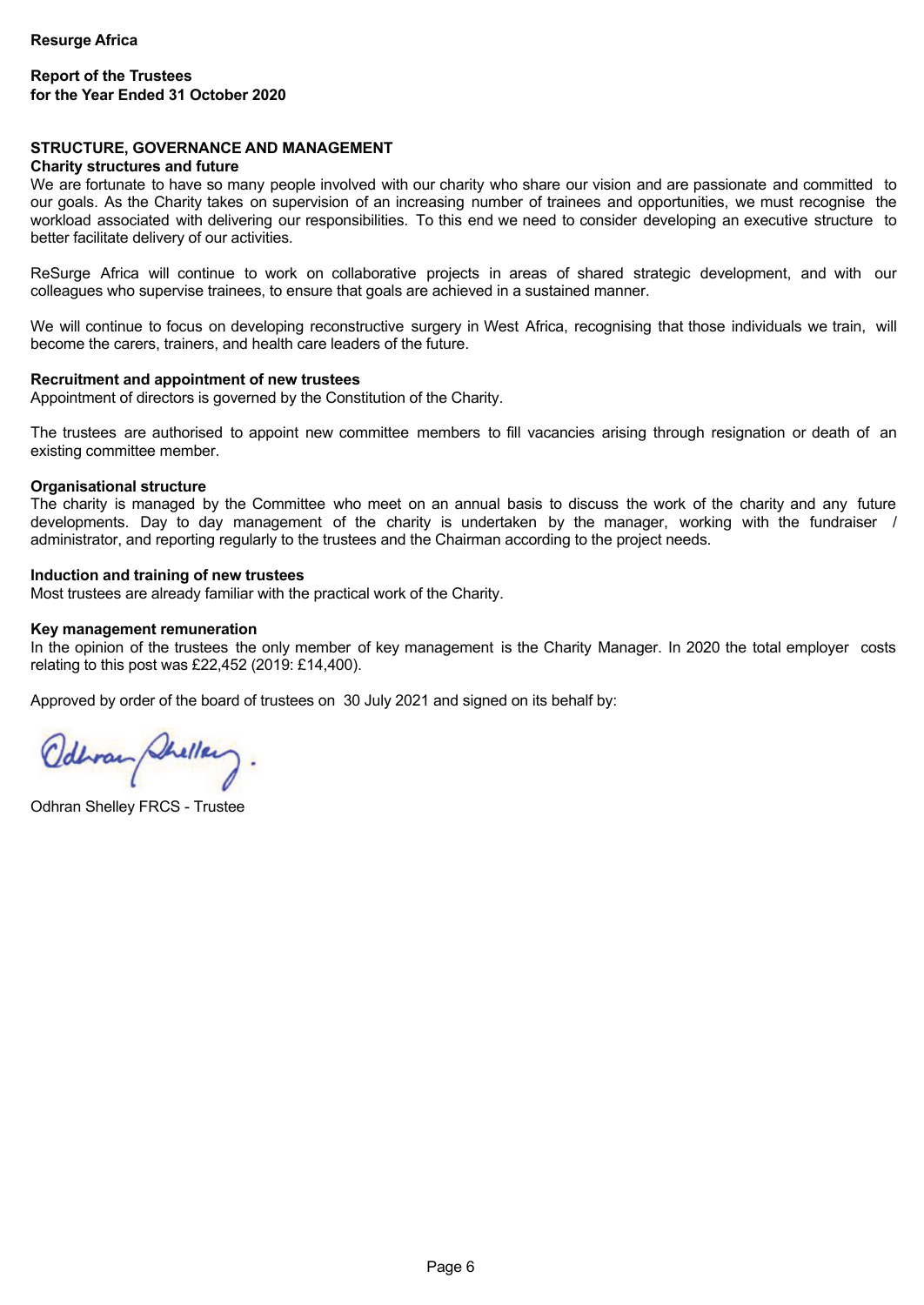### Independent Examiner's Report to the Trustees of **Resurge Africa**

I report on the accounts for the year ended 31 October 2020 set out on pages eight to seventeen.

The charity's trustees are responsible for the preparation of the accounts in accordance with the terms of the Charities and Trustee Investment (Scotland) Act 2005 and the Charities Accounts (Scotland) Regulations 2006. The charity's trustees consider that the audit requirement of Regulation 10(1)(a) to (c) of the Accounts Regulations does not apply. It is my responsibility to examine the accounts as required under Section 44(1)(c) of the Act and to state whether particular matters have come to my attention.

#### Basis of the independent examiner's report

My examination was carried out in accordance with Regulation 11 of the Charities Accounts (Scotland) Regulations 2006. An examination includes a review of the accounting records kept by the charity and a comparison of the accounts presented with those records. It also includes consideration of any unusual items or disclosures in the accounts, and seeking explanations from you as trustees concerning any such matters. The procedures undertaken do not provide all the evidence that would be required in an audit, and consequently I do not express an audit opinion on the view given by the accounts.

#### Independent examiner's statement

In connection with my examination, no matter has come to my attention :

- which gives me reasonable cause to believe that, in any material respect, the requirements  $(1)$
- to keep accounting records in accordance with Section 44(1)(a) of the 2005 Act and Regulation 4 of the 2006 Accounts Regulations: and
- to prepare accounts which accord with the accounting records and to comply with Regulation 8 of the 2006 Accounts Regulations

have not been met; or

to which, in my opinion, attention should be drawn in order to enable a proper understanding of the accounts to be  $(2)$ reached.

 $M_{\alpha}$ 

David Nicholls FCCA Fellow, Association of Chartered Certified Accountants **Brett Nicholls Associates** 63 Ruthven Lane Glasgow G12 9BG

Date: 24 August 2021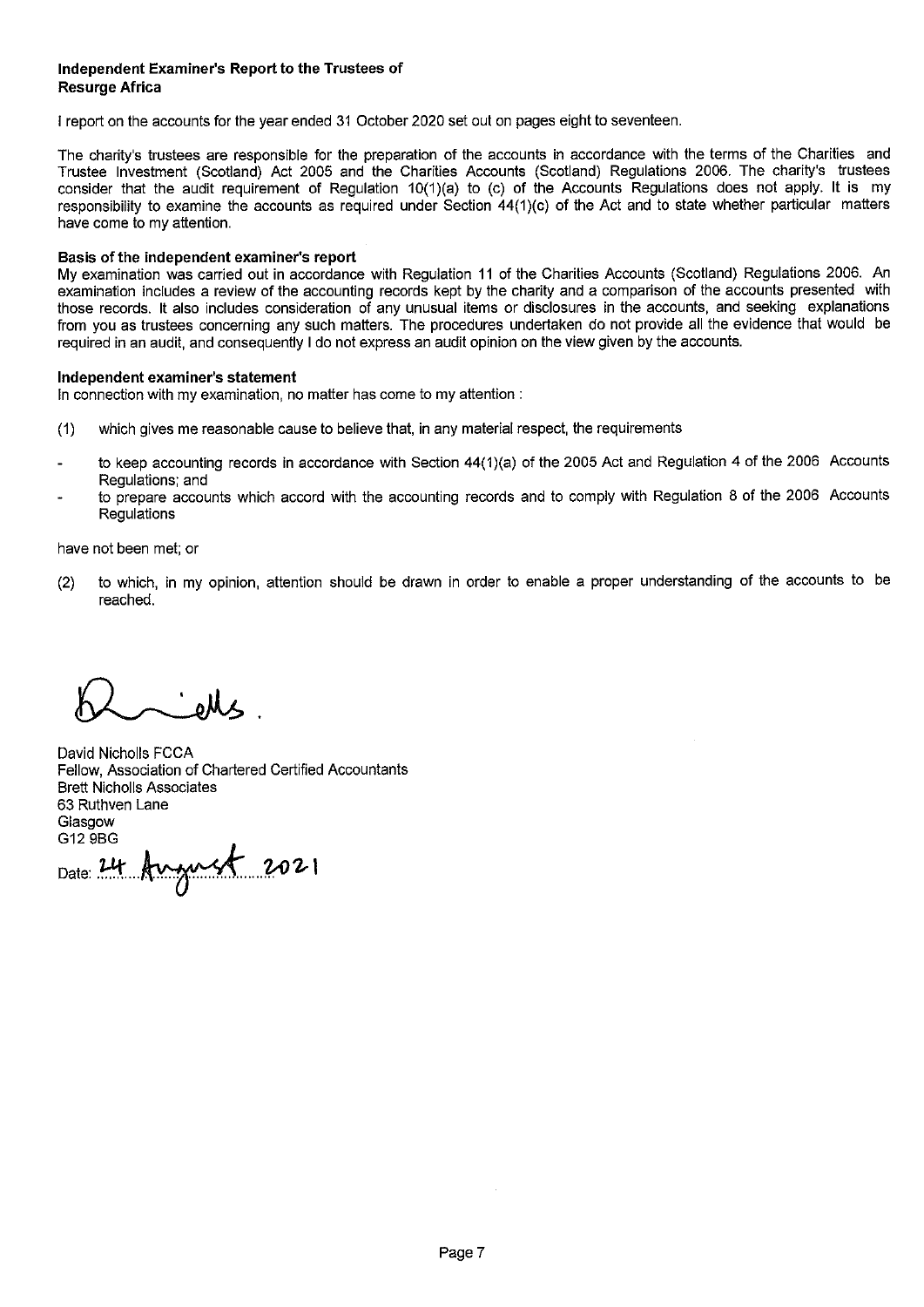#### **Statement of Financial Activities for the Year Ended 31 October 2020**

|                                                                             |                 | <b>Unrestricted</b><br>funds | <b>Restricted</b><br>funds | 2020<br><b>Total</b><br>funds | 2019<br><b>Total</b><br>funds |
|-----------------------------------------------------------------------------|-----------------|------------------------------|----------------------------|-------------------------------|-------------------------------|
| <b>INCOME AND ENDOWMENTS FROM</b>                                           | <b>Notes</b>    | £                            | £                          | £                             | £                             |
| Donations and legacies                                                      | $\overline{2}$  | 112,179                      | 76,920                     | 189,099                       | 254,689                       |
| Investment income                                                           | 3               | 92                           |                            | 92                            | 61                            |
| <b>Total</b>                                                                |                 | 112,271                      | 76,920                     | 189,191                       | 254,750                       |
| <b>EXPENDITURE ON</b>                                                       |                 |                              |                            |                               |                               |
| <b>Charitable activities</b><br>Establishment of medical services in Africa | 4               | 54,453                       | 78,651                     | 133,104                       | 187,805                       |
| Other                                                                       | $6\phantom{1}6$ | 52,212                       |                            | 52,212                        | 120,020                       |
| <b>Total</b>                                                                |                 | 106,665                      | 78,651                     | 185,316                       | 307,825                       |
| Net gains on investments                                                    |                 |                              |                            |                               | 11,835                        |
| <b>NET INCOME/(EXPENDITURE)</b>                                             |                 | 5,606                        | (1,731)                    | 3,875                         | (41, 240)                     |
| Other recognised gains/(losses)                                             |                 |                              |                            |                               |                               |
| Gains/(losses) on revaluation of fixed assets                               |                 | (13, 574)                    |                            | (13, 574)                     |                               |
| Net movement in funds                                                       |                 | (7,968)                      | (1,731)                    | (9,699)                       | (41, 240)                     |
| <b>RECONCILIATION OF FUNDS</b>                                              |                 |                              |                            |                               |                               |
| <b>Total funds brought forward</b>                                          |                 | 321,604                      | 55,397                     | 377,001                       | 418,241                       |
| <b>TOTAL FUNDS CARRIED FORWARD</b>                                          |                 | 313,636                      | 53,666                     | 367,302                       | 377,001                       |
|                                                                             |                 |                              |                            |                               |                               |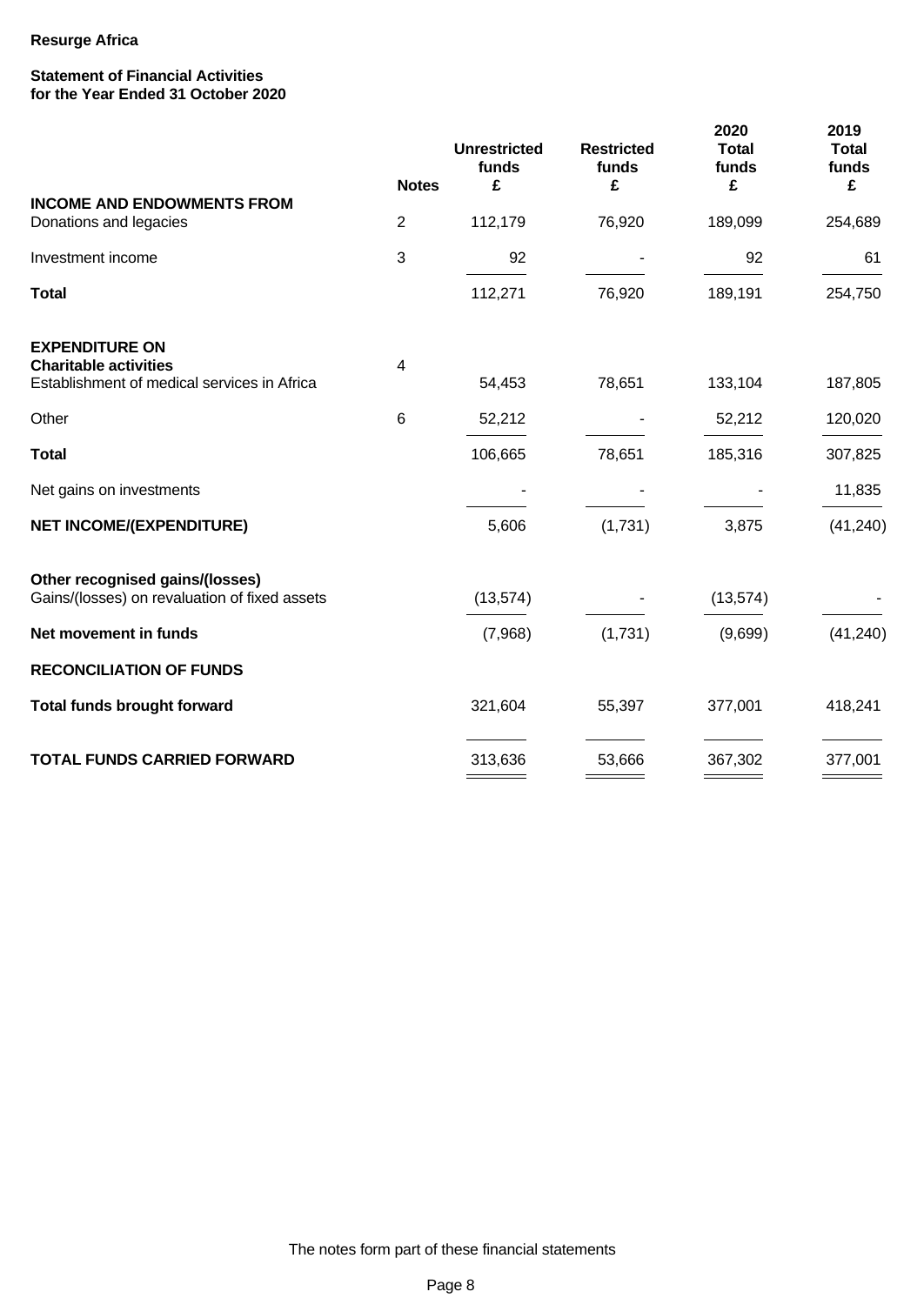#### **Balance Sheet 31 October 2020**

|                                                               | <b>Notes</b> | 2020<br>£         | 2019<br>£         |
|---------------------------------------------------------------|--------------|-------------------|-------------------|
| <b>FIXED ASSETS</b><br>Tangible assets<br>Investments         | 11<br>12     | 541<br>185,814    | 199,388           |
|                                                               |              | 186,355           | 199,388           |
| <b>CURRENT ASSETS</b><br>Cash at bank                         |              | 181,995           | 179,053           |
| <b>CREDITORS</b><br>Amounts falling due within one year       | 13           | (1,048)           | (1,440)           |
| <b>NET CURRENT ASSETS</b>                                     |              | 180,947           | 177,613           |
| TOTAL ASSETS LESS CURRENT LIABILITIES                         |              | 367,302           | 377,001           |
| <b>NET ASSETS</b>                                             |              | 367,302           | 377,001           |
| <b>FUNDS</b><br>Unrestricted funds<br><b>Restricted funds</b> | 15           | 313,636<br>53,666 | 321,604<br>55,397 |
| <b>TOTAL FUNDS</b>                                            |              | 367,302           | 377,001           |

The charitable company is entitled to exemption from audit under Section 477 of the Companies Act 2006 for the year ended 31 October 2020.

The members have not required the company to obtain an audit of its financial statements for the year ended 31 October 2020 in accordance with Section 476 of the Companies Act 2006.

The trustees acknowledge their responsibilities for

- (a) ensuring that the charitable company keeps accounting records that comply with Sections 386 and 387 of the Companies Act 2006 and
- (b) preparing financial statements which give a true and fair view of the state of affairs of the charitable company as at the end of each financial year and of its surplus or deficit for each financial year in accordance with the requirements of Sections 394 and 395 and which otherwise comply with the requirements of the Companies Act 2006 relating to financial statements, so far as applicable to the charitable company.

These financial statements have been prepared in accordance with the provisions applicable to charitable companies subject to the small companies regime.

The financial statements were approved by the Board of Trustees and authorised for issue on 30 July 2021 and were signed on its behalf by:

Odbran Shellery.

Odhran Shelley FRCS - Trustee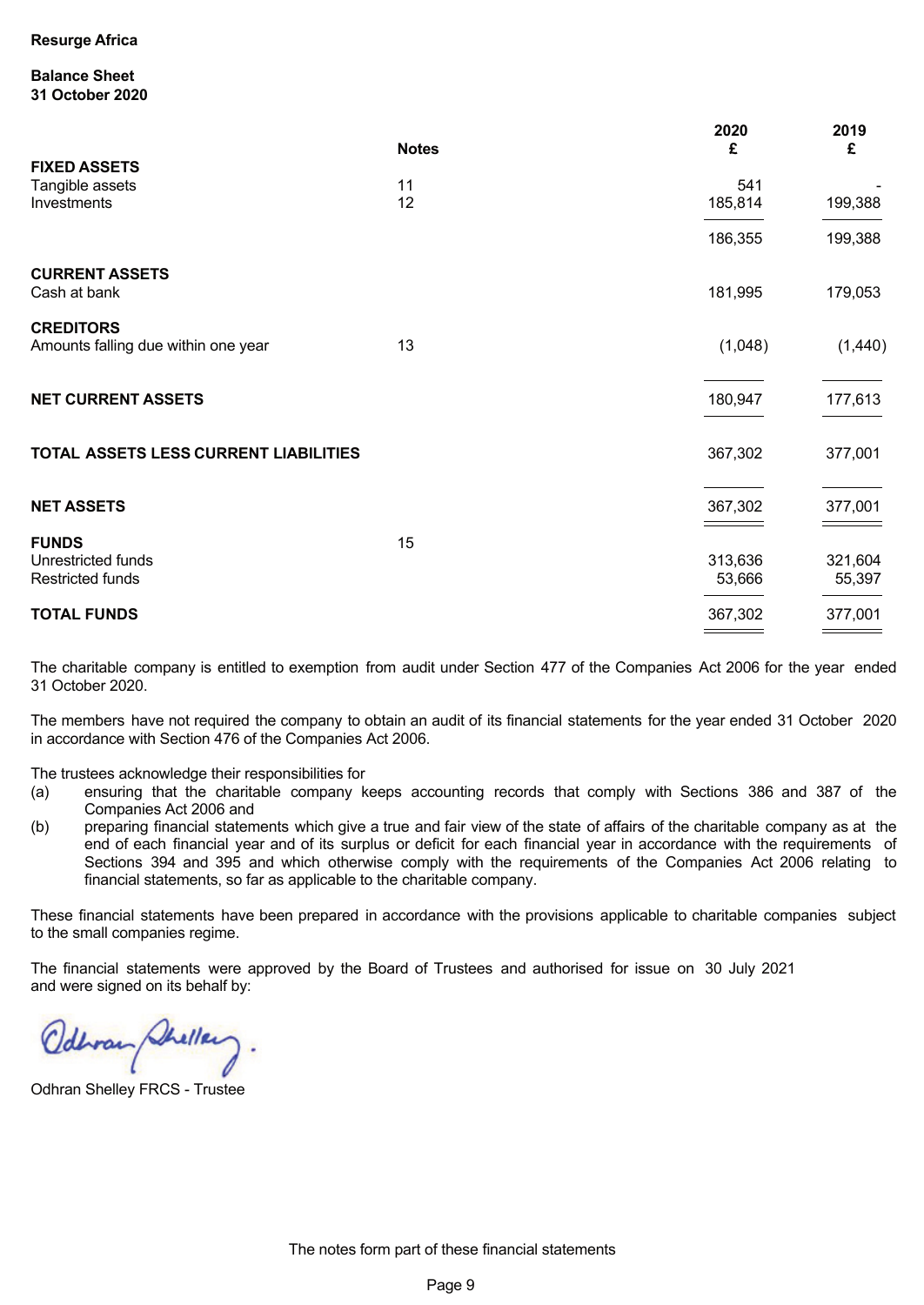# **Notes to the Financial Statements for the Year Ended 31 October 2020**

### **1. ACCOUNTING POLICIES**

#### **Basis of preparing the financial statements**

The financial statements of the charitable company, which is a public benefit entity under FRS 102, have been prepared in accordance with the Charities SORP (FRS 102) 'Accounting and Reporting by Charities: Statement of Recommended Practice applicable to charities preparing their accounts in accordance with the Financial Reporting Standard applicable in the UK and Republic of Ireland (FRS 102) (effective 1 January 2019)', Financial Reporting Standard 102 'The Financial Reporting Standard applicable in the UK and Republic of Ireland' and the Companies Act 2006. The financial statements have been prepared under the historical cost convention, with the exception of investments which are included at market value, as modified by the revaluation of certain assets.

#### **Income**

All income is recognised in the Statement of Financial Activities once the charity has entitlement to the funds, it is probable that the income will be received and the amount can be measured reliably.

#### **Expenditure**

Liabilities are recognised as expenditure as soon as there is a legal or constructive obligation committing the charity to that expenditure, it is probable that a transfer of economic benefits will be required in settlement and the amount of the obligation can be measured reliably. Expenditure is accounted for on an accruals basis and has been classified under headings that aggregate all cost related to the category. Where costs cannot be directly attributed to particular headings they have been allocated to activities on a basis consistent with the use of resources.

#### **Tangible fixed assets**

Depreciation is provided at the following annual rates in order to write off each asset over its estimated useful life.

Computer Equipment - 25% on cost

#### **Taxation**

The charity is exempt from corporation tax on its charitable activities.

#### **Funds**

Funds are classified either as restricted funds or unrestricted funds, defined as follows:

- Restricted funds can only be used for particular restricted purposes within the objects of the charity. Restrictions arise when specified by the donor or when funds are raised for particular restricted purposes.

- Unrestricted funds are expendable at the discretion of the trustees in furtherance of the objects of the charity.

#### **Pension costs and other post-retirement benefits**

The charitable company operates a defined contribution pension scheme. Contributions payable to the charitable company's pension scheme are charged to the Statement of Financial Activities in the period to which they relate.

#### **Investments**

Investments are shown in the balance sheet at their market value.

# **2. DONATIONS AND LEGACIES**

|                                | 2020    | 2019    |
|--------------------------------|---------|---------|
|                                | £       | £       |
| Donations                      | 21,705  | 26,381  |
| Gift aid                       | 4,499   | 4,305   |
| Grants                         | 92,340  | 97,582  |
| Donations (medical equipment)  | 8,712   | 31.019  |
| Donations (volunteer services) | 43,500  | 89,001  |
| Donations for Ghana training   | 18,043  | 5,500   |
| Bank compensation              |         | 901     |
| Sundry Income                  | 300     | -       |
|                                | 189,099 | 254,689 |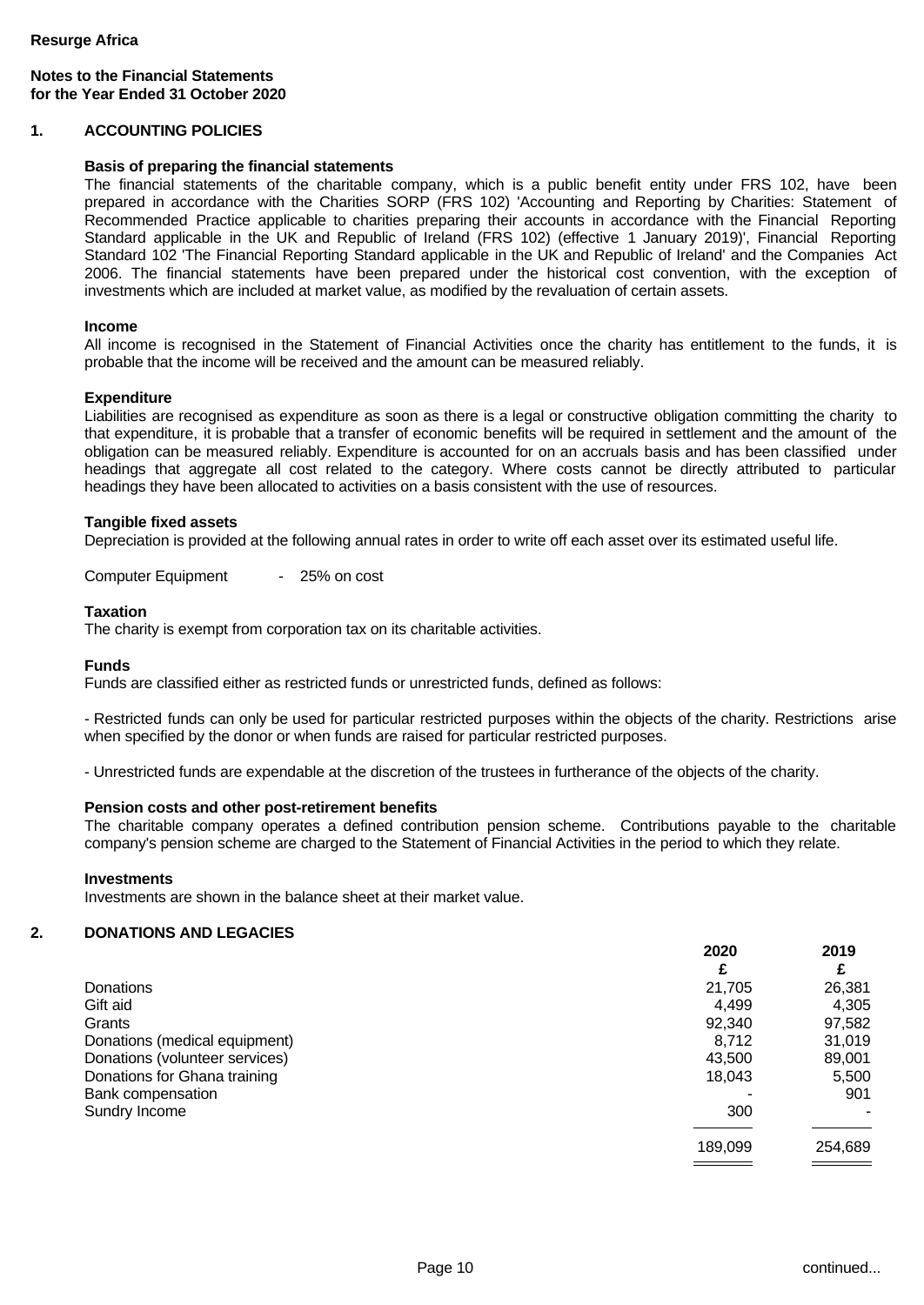# **Notes to the Financial Statements - continued for the Year Ended 31 October 2020**

# **2. DONATIONS AND LEGACIES - continued**

Grants received, included in the above, are as follows:

|                                       | 2020   | 2019          |
|---------------------------------------|--------|---------------|
|                                       | £      | £             |
| <b>Bryan Guiness Charitable Trust</b> |        | 4,000         |
| Gibson Graham Charitable Trust        | 500    | 500           |
| Kirby Lang Charitable Trust           | 10,500 |               |
| Lambie Estate Bequest                 | 4,000  |               |
| Surge & Restore                       | 591    |               |
| States of Jersey                      | 50,922 | 74,119        |
| <b>Tennant Charitable Trust</b>       | 500    |               |
| <b>Thirplow Charitable Trust</b>      | 3,000  |               |
| Christadelphian Grant                 |        | 400           |
| <b>Cruden Foundation</b>              |        | 500           |
| E J Da Silva                          |        | 2,500         |
| Oakdale Charitable Trust              |        | 3,000         |
| Royal College PCH Fund                |        | 1,614         |
| <b>RSPSG Hope</b>                     |        | 9,949         |
| Tay Charitable Trust                  |        | 1,000         |
| Perioperative Research Trust          | 7,500  |               |
| <b>Maritime Craft Scholars</b>        | 1,000  |               |
| Coronavirus Job Retention Scheme      | 3,827  |               |
| <b>Small Business Support Grant</b>   | 10,000 |               |
|                                       |        |               |
|                                       | 92,340 | 97,582        |
|                                       |        |               |
|                                       |        |               |
| <b>INVESTMENT INCOME</b>              |        |               |
|                                       | 2020   | 2019          |
|                                       | £      | £             |
| <b>Bank interest</b>                  | 92     | 61            |
|                                       |        |               |
| <b>CHARITABLE ACTIVITIES COSTS</b>    |        |               |
|                                       |        | <b>Direct</b> |
|                                       |        | Costs (see    |
|                                       |        | note 5)       |
|                                       |        | £             |
| Establishment of medical services in  |        |               |
| Africa                                |        | 133,104       |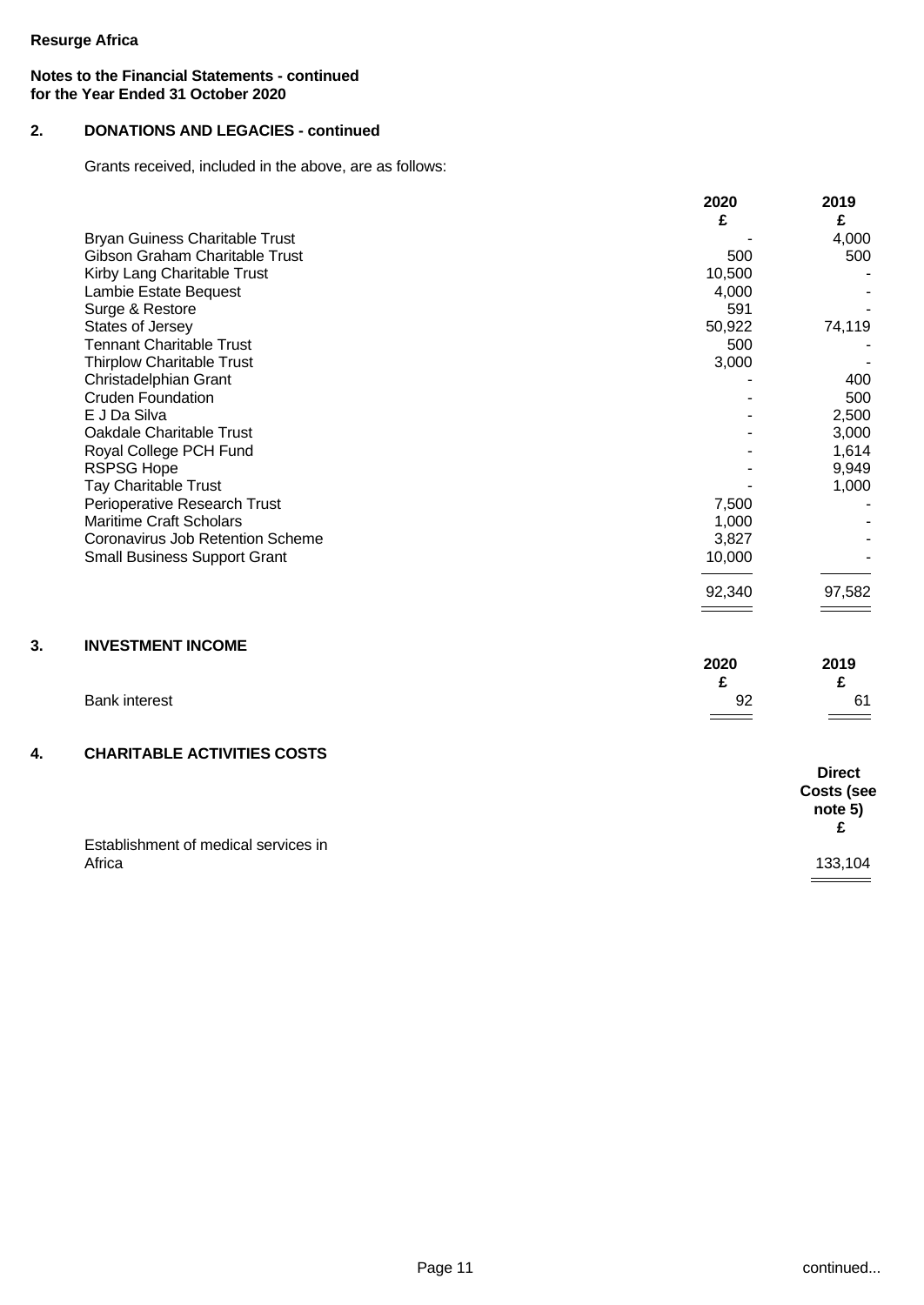# **Notes to the Financial Statements - continued for the Year Ended 31 October 2020**

# **5. DIRECT COSTS OF CHARITABLE ACTIVITIES**

|                        | 2020    | 2019    |
|------------------------|---------|---------|
|                        | £       | £       |
| Staff costs            | 33,713  | 29,064  |
| Light and heat         |         | 228     |
| Travel                 | 514     | 2,009   |
| Bank charges           | 239     | 549     |
| Fundraising            |         | 3,000   |
| Training               | 4,554   |         |
| Accountancy            | 362     | 692     |
| Office expenses        | 815     | 633     |
| Director expenses      | 1,386   |         |
| Postage & shipping     | 200     | 55      |
| Rent                   | 4,945   | 4,051   |
| Telephone & internet   | 660     | 491     |
| Anaesthetics           | 7,764   | 11,309  |
| Logistics              | 1,469   | 6,148   |
| Nursing                | 12,959  | 28,054  |
| Physiotherapy          | 6,567   | 9,507   |
| Surgeons               | 8,604   | 32,192  |
| <b>Training Visits</b> |         | 8,789   |
| <b>Burns Scoping</b>   | 6,082   | 13,186  |
| Equipment              | 38,176  | 20,609  |
| Patient Cost Fund      |         | 630     |
| Micro Course           | 51      | 14,724  |
| IE Fee                 | 1,500   | 1,440   |
| <b>Blomed</b>          | 2,544   |         |
| Depreciation           |         | 445     |
|                        | 133,104 | 187,805 |

# **6. OTHER**

|                    | 2020                                | 2019    |
|--------------------|-------------------------------------|---------|
|                    | £                                   | c       |
| Medical equipment  | 8,712                               | 31,019  |
| Volunteer services | 43,500                              | 89,001  |
|                    |                                     |         |
|                    | 52,212                              | 120,020 |
|                    | $\equiv$ $\equiv$ $\equiv$ $\equiv$ |         |

# **7. NET INCOME/(EXPENDITURE)**

Net income/(expenditure) is stated after charging/(crediting):

|                             | 2020 | 2019 |
|-----------------------------|------|------|
|                             |      |      |
| Depreciation - owned assets | -    | 445  |
|                             |      |      |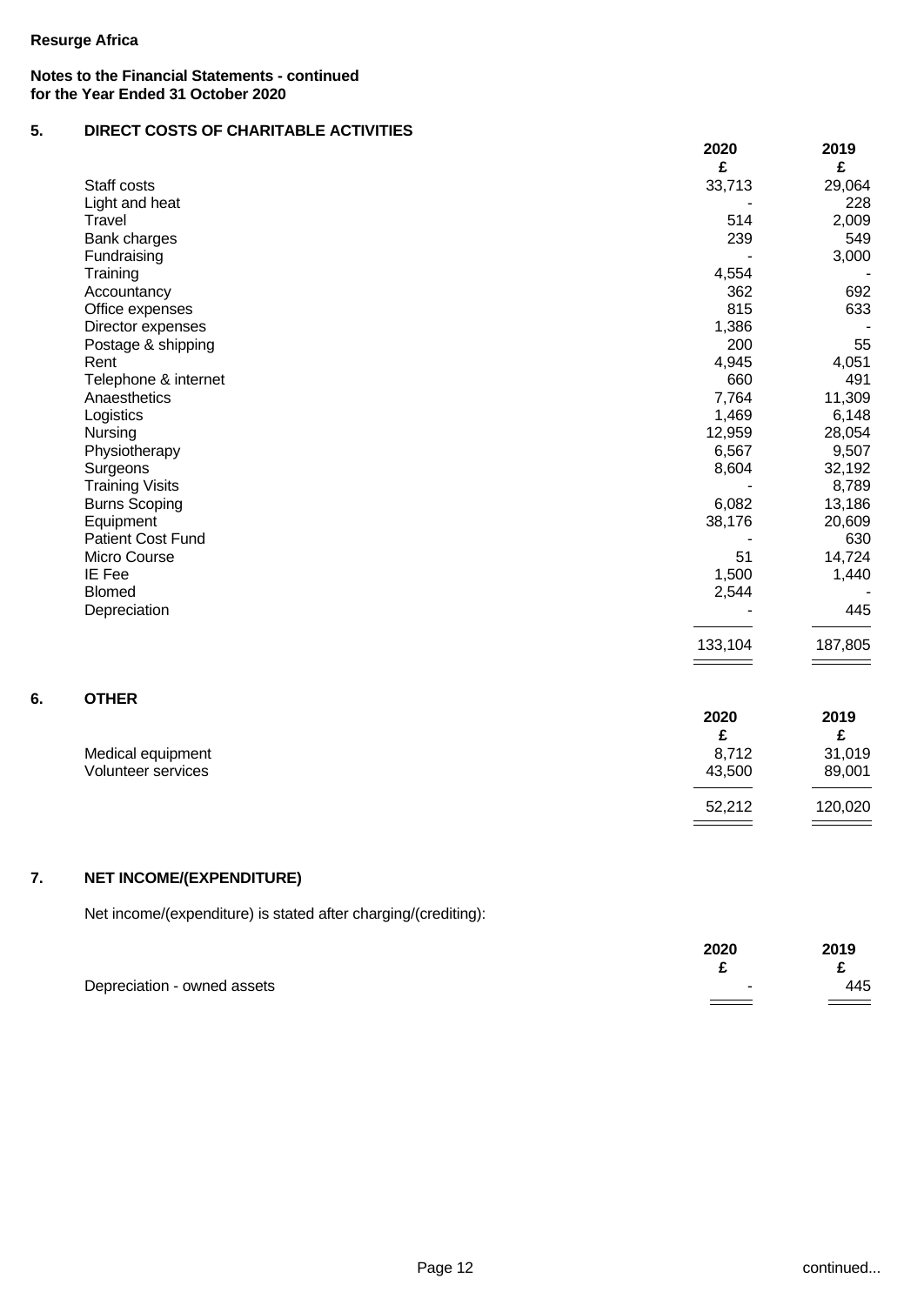# **Notes to the Financial Statements - continued for the Year Ended 31 October 2020**

# **8. TRUSTEES' REMUNERATION AND BENEFITS**

There were no trustees' remuneration or other benefits for the year ended 31 October 2020 nor for the year ended 31 October 2019.

#### **Trustees' expenses**

Trustees were reimbursed out of pocket expenses of nil in the year ended 31 October 2019, and £746 in the year ended 31 October 2018.

# **9. STAFF COSTS**

|                     | 2020   | 2019               |
|---------------------|--------|--------------------|
|                     | £      |                    |
| Wages and salaries  | 33,052 | 28,383             |
| Other pension costs | 661    | 681                |
|                     |        |                    |
|                     | 33,713 | 29,064             |
|                     | ====   | <u>a serika da</u> |

The average monthly number of employees during the year was as follows:

|                        | 2020    | 2019        |
|------------------------|---------|-------------|
| <b>Charity Manager</b> |         |             |
| Admin Assistant        |         |             |
|                        |         |             |
|                        | _       | $\sim$<br>_ |
|                        | $=$ $=$ |             |

No employees received emoluments in excess of £60,000.

# **10. COMPARATIVES FOR THE STATEMENT OF FINANCIAL ACTIVITIES**

|                                                                             | <b>Unrestricted</b><br>funds<br>£ | <b>Restricted</b><br>funds<br>£ | <b>Total</b><br>funds<br>£ |
|-----------------------------------------------------------------------------|-----------------------------------|---------------------------------|----------------------------|
| <b>INCOME AND ENDOWMENTS FROM</b>                                           |                                   |                                 |                            |
| Donations and legacies                                                      | 153,974                           | 100,715                         | 254,689                    |
| Investment income                                                           | 61                                |                                 | 61                         |
| <b>Total</b>                                                                | 154,035                           | 100,715                         | 254,750                    |
| <b>EXPENDITURE ON</b>                                                       |                                   |                                 |                            |
| <b>Charitable activities</b><br>Establishment of medical services in Africa | 81,893                            | 105,912                         | 187,805                    |
| Other                                                                       | 120,020                           |                                 | 120,020                    |
| <b>Total</b>                                                                | 201,913                           | 105,912                         | 307,825                    |
| Net gains on investments                                                    | 11,835                            |                                 | 11,835                     |
| <b>NET INCOME/(EXPENDITURE)</b>                                             | (36,043)                          | (5, 197)                        | (41, 240)                  |
| <b>Transfers between funds</b>                                              | 8,060                             | (8,060)                         |                            |
| Net movement in funds                                                       | (27, 983)                         | (13, 257)                       | (41, 240)                  |
| <b>RECONCILIATION OF FUNDS</b>                                              |                                   |                                 |                            |
| <b>Total funds brought forward</b>                                          | 349,587                           | 68,654                          | 418,241                    |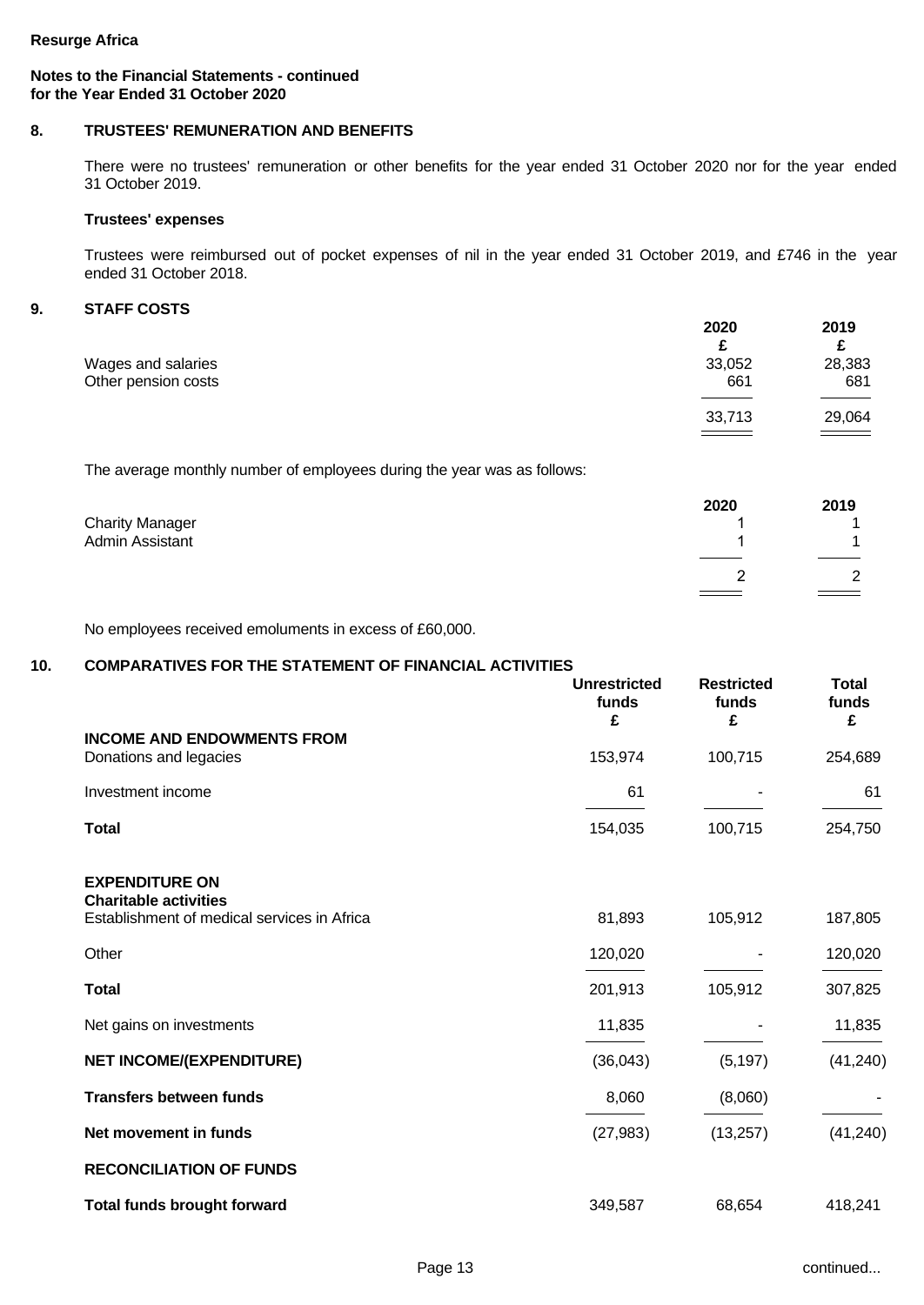# **Notes to the Financial Statements - continued for the Year Ended 31 October 2020**

| 10. | <b>COMPARATIVES FOR THE STATEMENT OF FINANCIAL ACTIVITIES - continued</b> |                                   |                                 |                            |
|-----|---------------------------------------------------------------------------|-----------------------------------|---------------------------------|----------------------------|
|     |                                                                           | <b>Unrestricted</b><br>funds<br>£ | <b>Restricted</b><br>funds<br>£ | <b>Total</b><br>funds<br>£ |
|     | <b>TOTAL FUNDS CARRIED FORWARD</b>                                        | 321,604                           | 55,397                          | 377,001                    |
| 11. | <b>TANGIBLE FIXED ASSETS</b>                                              |                                   |                                 |                            |
|     |                                                                           |                                   |                                 | Computer<br>Equipment<br>£ |
|     | <b>COST</b>                                                               |                                   |                                 |                            |
|     | At 1 November 2019                                                        |                                   |                                 | 1,783                      |
|     | Additions                                                                 |                                   |                                 | 541                        |
|     | At 31 October 2020                                                        |                                   |                                 | 2,324                      |
|     | <b>DEPRECIATION</b>                                                       |                                   |                                 |                            |
|     | At 1 November 2019 and 31 October 2020                                    |                                   |                                 | 1,783                      |
|     | <b>NET BOOK VALUE</b>                                                     |                                   |                                 |                            |
|     | At 31 October 2020                                                        |                                   |                                 | 541                        |
|     | At 31 October 2019                                                        |                                   |                                 |                            |
|     |                                                                           |                                   |                                 |                            |
| 12. | <b>FIXED ASSET INVESTMENTS</b>                                            |                                   |                                 |                            |
|     |                                                                           |                                   |                                 | <b>Listed</b>              |
|     |                                                                           |                                   |                                 | investments<br>£           |
|     | <b>MARKET VALUE</b>                                                       |                                   |                                 |                            |
|     | At 1 November 2019                                                        |                                   |                                 | 199,388                    |
|     | Unrealised gain/(loss)                                                    |                                   |                                 | (13, 574)                  |
|     | At 31 October 2020                                                        |                                   |                                 | 185,814                    |
|     | <b>NET BOOK VALUE</b>                                                     |                                   |                                 |                            |
|     | At 31 October 2020                                                        |                                   |                                 | 185,814                    |
|     | At 31 October 2019                                                        |                                   |                                 | 199,388                    |
|     |                                                                           |                                   |                                 |                            |

There were no investment assets outside the UK. The cost of the investments on acquisition was £95,000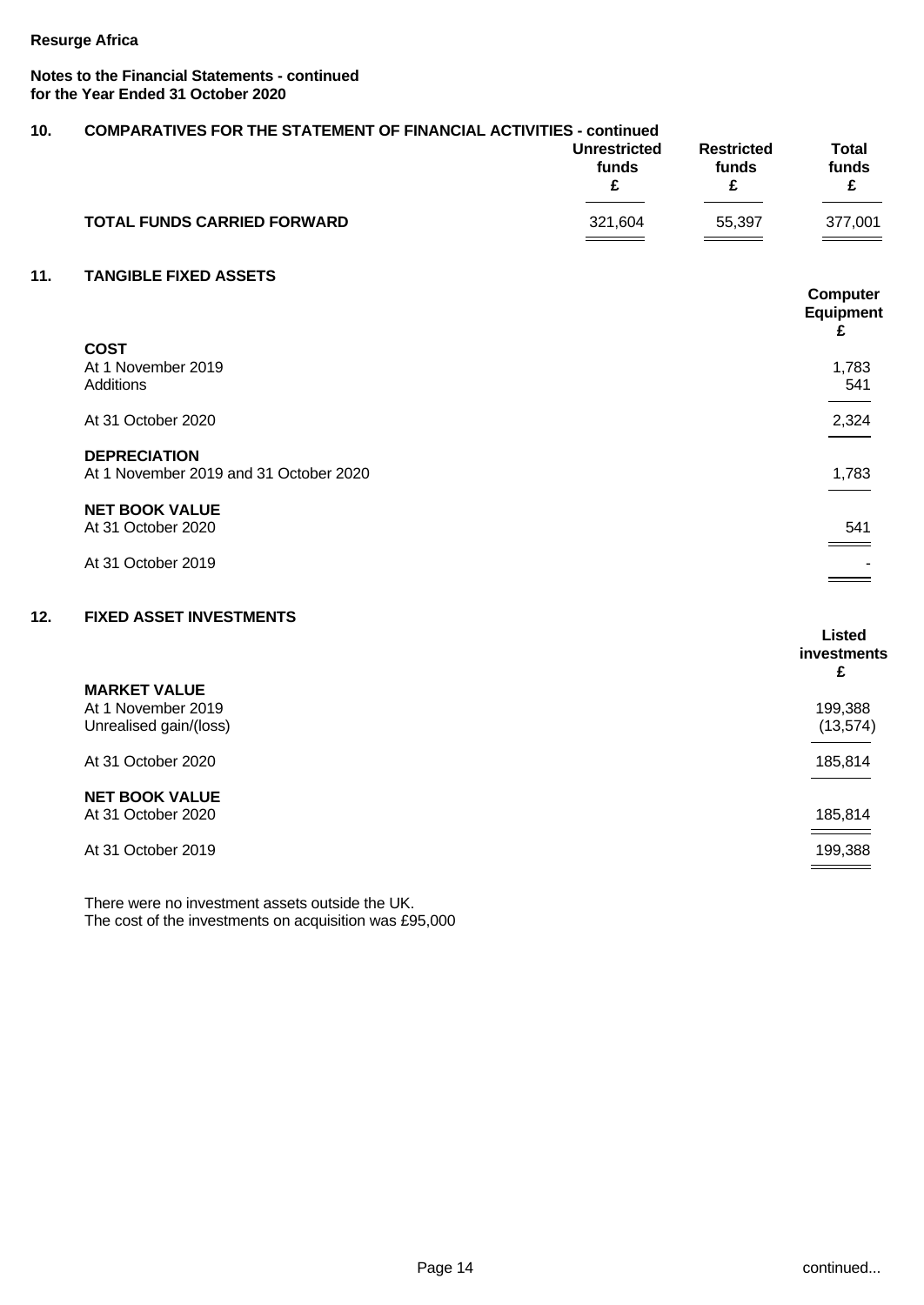# **Notes to the Financial Statements - continued for the Year Ended 31 October 2020**

# **13. CREDITORS: AMOUNTS FALLING DUE WITHIN ONE YEAR**

|                                 | 2020  | 2019  |
|---------------------------------|-------|-------|
|                                 |       |       |
| Social security and other taxes | (452) | т.    |
| Accrued expenses                | 1,500 | 1,440 |
|                                 |       |       |
|                                 | 1,048 | 1,440 |
|                                 |       |       |

### **14. ANALYSIS OF NET ASSETS BETWEEN FUNDS**

|                            | <b>Unrestricted</b><br>funds | <b>Restricted</b><br>funds | 2020<br><b>Total</b><br>funds | 2019<br><b>Total</b><br>funds |
|----------------------------|------------------------------|----------------------------|-------------------------------|-------------------------------|
|                            | £                            |                            |                               | £                             |
| Fixed assets               | 541                          | $\sim$                     | 541                           |                               |
| Investments                | 185,814                      | $\overline{\phantom{0}}$   | 185,814                       | 199,388                       |
| Current assets             | 128,329                      | 53,666                     | 181,995                       | 179,053                       |
| <b>Current liabilities</b> | (1,048)                      | $\overline{\phantom{0}}$   | (1,048)                       | (1,440)                       |
|                            | 313,636                      | 53,666                     | 367,302                       | 377,001                       |
|                            |                              |                            |                               |                               |

## **Comparatives for analysis of net assets between funds**

| 2018<br><b>Total</b><br>funds<br>£ |
|------------------------------------|
|                                    |
| 445                                |
| 187,553                            |
| 234,162                            |
| (3,919)                            |
| 418,241                            |
|                                    |

# **15. MOVEMENT IN FUNDS**

|                                            | At<br>1/11/19 | <b>Net</b><br>movement<br>in funds | Transfers<br>between<br>funds | At<br>31/10/20 |
|--------------------------------------------|---------------|------------------------------------|-------------------------------|----------------|
|                                            | £             | £                                  | £                             | £              |
| <b>Unrestricted funds</b>                  |               |                                    |                               |                |
| Unrestricted funds                         | 6,666         | 1,596                              | (208)                         | 8,054          |
| Designated - Fixed Assets                  |               |                                    | 541                           | 541            |
| Designated - Sierra Leone                  | 115,550       | 4,061                              | (333)                         | 119,278        |
| <b>Patients Assistance Fund</b>            | 199,388       | (13, 574)                          |                               | 185,814        |
| Designated - Ghana                         |               | (51)                               |                               | (51)           |
|                                            | 321,604       | (7,968)                            |                               | 313,636        |
| <b>Restricted funds</b>                    |               |                                    |                               |                |
| Sierra Leone - Establishing Reconstructive |               |                                    |                               |                |
| Service                                    | 7,130         | 355                                |                               | 7,485          |
| Overseas Aid                               | 48,136        | (8,734)                            |                               | 39,402         |
| Ghana                                      | 131           | (131)                              |                               |                |
| Perioperative Research Trust               |               | 6,779                              |                               | 6,779          |
|                                            | 55,397        | (1,731)                            |                               | 53,666         |
| <b>TOTAL FUNDS</b>                         | 377,001       | (9,699)                            |                               | 367,302        |
|                                            |               |                                    |                               |                |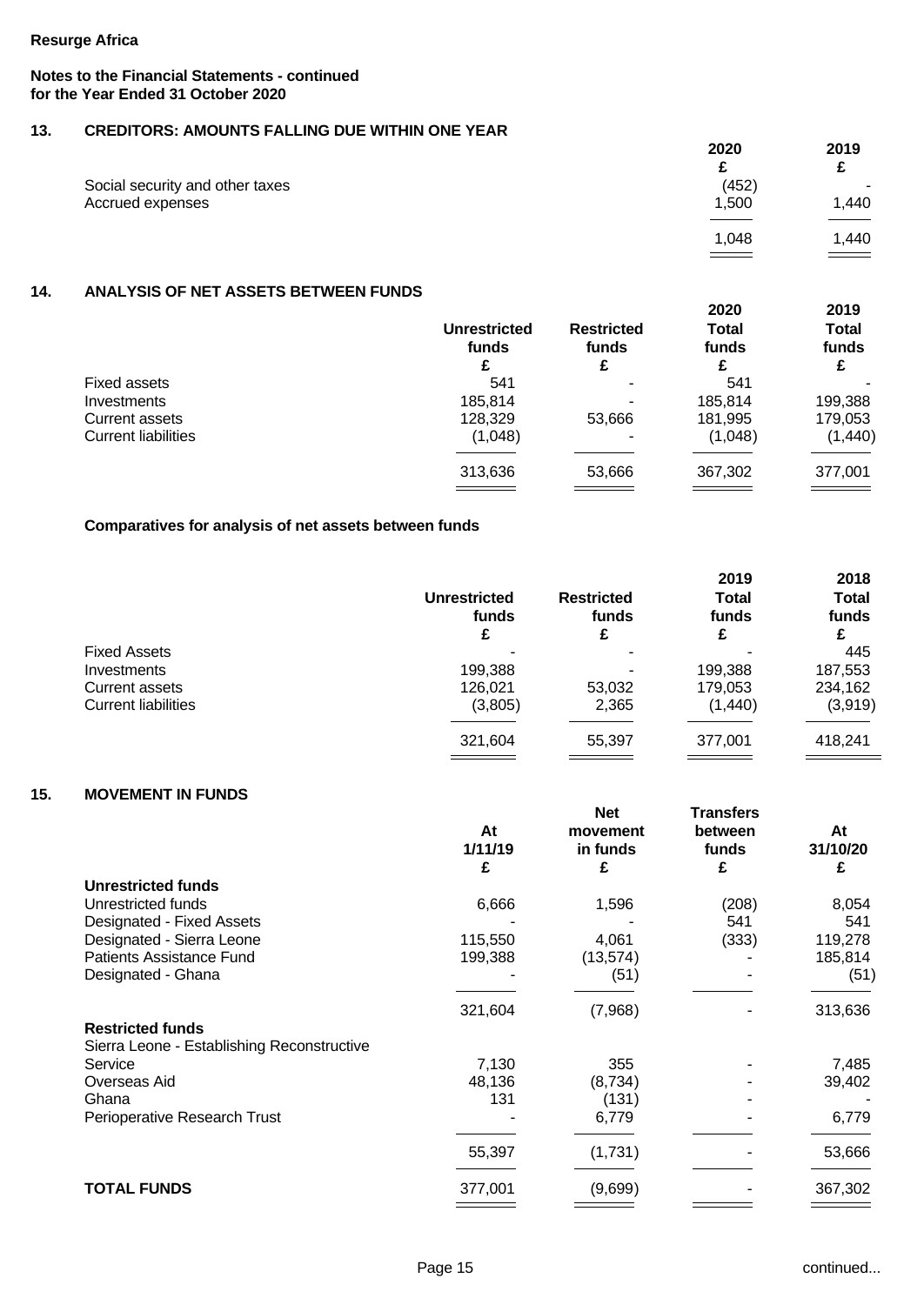# **Notes to the Financial Statements - continued for the Year Ended 31 October 2020**

# **15. MOVEMENT IN FUNDS - continued**

Net movement in funds, included in the above are as follows:

|                                            | Incoming<br><b>resources</b> | <b>Resources</b><br>expended | <b>Gains and</b><br><b>losses</b> | <b>Movement</b><br>in funds |
|--------------------------------------------|------------------------------|------------------------------|-----------------------------------|-----------------------------|
|                                            | £                            |                              | £                                 | £                           |
| <b>Unrestricted funds</b>                  |                              |                              |                                   |                             |
| Unrestricted funds                         | 89,439                       | (87, 843)                    |                                   | 1,596                       |
| Designated - Sierra Leone                  | 19,832                       | (15, 771)                    |                                   | 4,061                       |
| <b>Patients Assistance Fund</b>            |                              |                              | (13, 574)                         | (13, 574)                   |
| Designated - Ghana                         | 3,000                        | (3,051)                      |                                   | (51)                        |
|                                            | 112,271                      | (106, 665)                   | (13, 574)                         | (7,968)                     |
| <b>Restricted funds</b>                    |                              |                              |                                   |                             |
| Sierra Leone - Establishing Reconstructive |                              |                              |                                   |                             |
| Service                                    | 355                          |                              |                                   | 355                         |
| Overseas Aid                               | 51,022                       | (59, 756)                    |                                   | (8,734)                     |
| Ghana                                      | 18,043                       | (18, 174)                    |                                   | (131)                       |
| Perioperative Research Trust               | 7,500                        | (721)                        |                                   | 6,779                       |
|                                            | 76,920                       | (78, 651)                    |                                   | (1,731)                     |
| <b>TOTAL FUNDS</b>                         | 189,191                      | (185, 316)                   | (13, 574)                         | (9,699)                     |
|                                            |                              |                              |                                   |                             |

# **Comparatives for movement in funds**

|                                            |               | <b>Net</b>                | Transfers             |                     |
|--------------------------------------------|---------------|---------------------------|-----------------------|---------------------|
|                                            | At<br>1/11/18 | movement<br>in funds<br>£ | between<br>funds<br>£ | At<br>31/10/19<br>£ |
|                                            | £             |                           |                       |                     |
| <b>Unrestricted funds</b>                  |               |                           |                       |                     |
| Unrestricted funds                         | 10,349        | (8,891)                   | 5,208                 | 6,666               |
| Designated - Fixed Assets                  | 445           | (445)                     |                       |                     |
| Designated - Sierra Leone                  | 151,240       | (35, 690)                 |                       | 115,550             |
| Patients Assistance Fund                   | 187,553       | 11,835                    |                       | 199,388             |
| Designated - Ghana                         |               | (2,852)                   | 2,852                 |                     |
|                                            | 349,587       | (36,043)                  | 8,060                 | 321,604             |
| <b>Restricted funds</b>                    |               |                           |                       |                     |
| Sierra Leone - Establishing Reconstructive |               |                           |                       |                     |
| Service                                    | 17,018        | (1,828)                   | (8,060)               | 7,130               |
| Overseas Aid                               | 48,136        |                           |                       | 48,136              |
| Ghana                                      | 3,500         | (3,369)                   |                       | 131                 |
|                                            | 68,654        | (5, 197)                  | (8,060)               | 55,397              |
|                                            |               |                           |                       |                     |
| <b>TOTAL FUNDS</b>                         | 418,241       | (41, 240)                 |                       | 377,001             |
|                                            |               |                           |                       |                     |